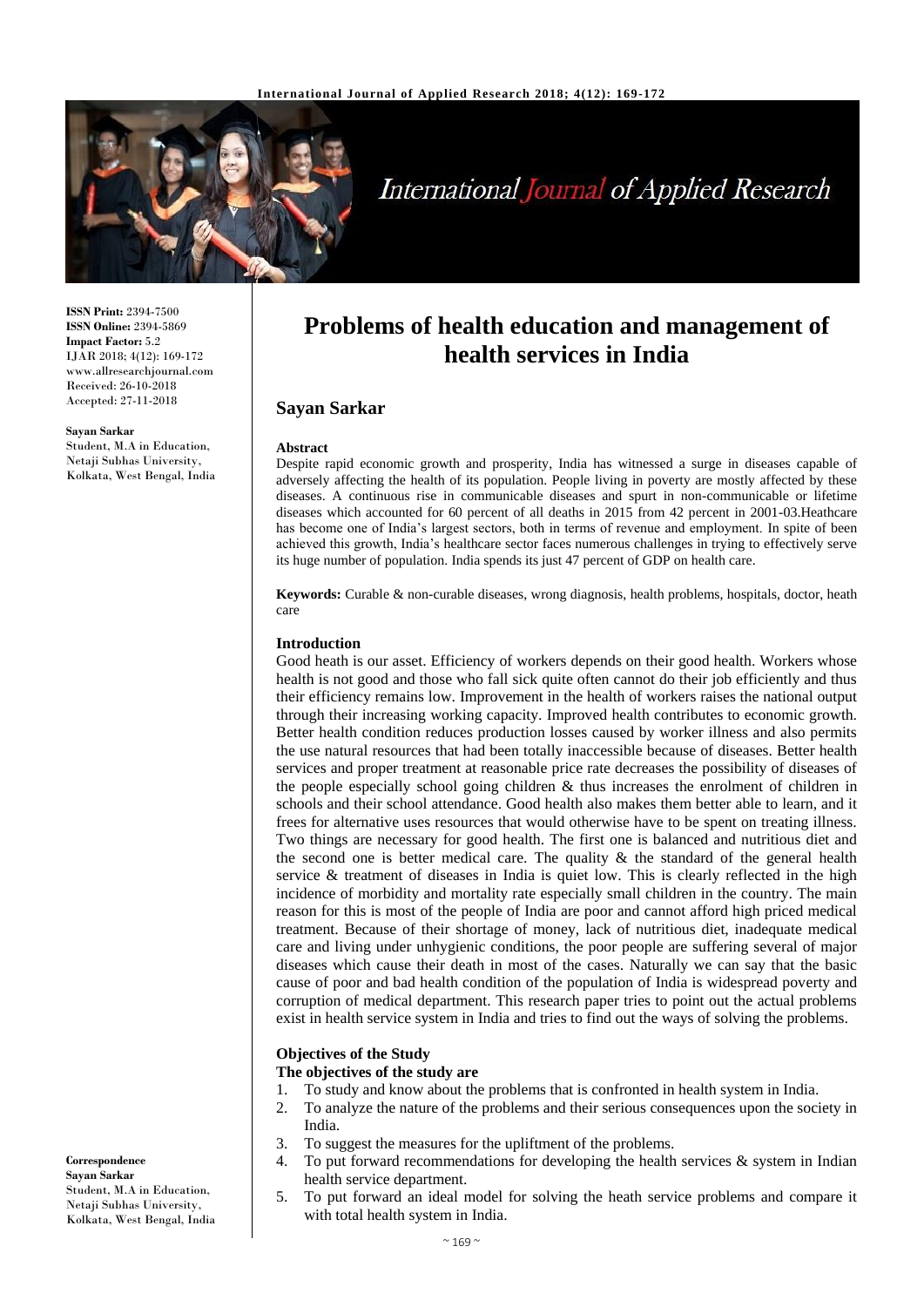6. To give a picture of the real condition of most of the government hospitals, private nursing homes and most of the rural & urban health centre and to know about the doctor's negligence about the patients.

# **Methodology of the Study**

To solve the problem of health services in India, the research data will be collected from primary and secondary source in India. The primary data will be collected with the help of interview & survey method. On the other hand the primary data will also be collected from sample survey among different hospitals, health& sub health centers, various private nursing homes and other health organizations & agencies. Survey will be conducted by enquiry method with different doctors, suffering patients, affected children & old aged persons, nurses & other staff of the hospitals, even common people in various villages & towns etc. Information will be collected by asking various questions & through observation the actual conditions of hospitals and nursing homes. The analysis will be made on the basis of the information. The secondary will be gathered from the various sources such as books, journals, reports, websites, university libraries, planning commission, govt. publications (central and state), district wise& state wise investigation report, various health developing committees etc.

**Statement of the problem in health education and system**

In India, heath services especially allopathic are quite expensive. It hits hart the common man. Prices of various essential drugs have gone up. Therefore more emphasis should be given to alternative system of medicine like Ayurveda, Unami and Homeopathy system which are less costly and will serve the common man in better way. Indian health system has many problems like shortage of medical personal like doctors, nurse, shortage of hospitals and dispensaries, insufficient fund for purchasing medical instrument, obsolete & old medical machinery, inefficient medical staff, poor heath infrastructure, low levels of health Insurance, urban Vs Rural divide, not enough spent on healthcare, lack of hospitals in rural area, unwillingness of the doctors to serve in rural area, neglecting medical research on drugs & vaccines for tropical diseases by international companies because of their limited profit, highly imbalances & social inequalities for getting health facility especially neglecting people of rural, hilly & remote areas where Sc/St & poor people are far away from modern heath service. Moreover there are no institutions giving proper health education. The service equality and standard of the health centres are not in good condition. They do not give minimum health education to nearest people. There are many corruptions in health services and education. In heath centres, government hospitals patients are properly treated, doctors, nurse's even medicines also are not always available. To solve this problem, health education should be given in government school and colleges and should make as compulsory education to give importance on them. Besides this, social awareness health education programme should be arranged and free primary health checkup should be done by reputated famous doctors by organizing special medical health camp in remote village area, towns and cities. The government has to take this responsibility and should appoint skilled efficient employees in heath sector. Number of medical colleges and university should be

increased and there number of sits and capacity for admitting new medical students should be strengthen. The standard of medical colleges should be improved and there should give facilities in new medical research so that better new treatment procedure and medicine should be discovered. The education for keeping neighborhood surroundings neat & clean and environment education should also be given in school, colleges, social awareness programmes and camps etc. The teachers in school  $\&$ colleges should given special training in health education so that they educate their students about heath diseases and their suitable medical treatment and give good suggestion for taking care of their health by not neglecting them. To remove these entire difficulties investment budget should be increased in health sector. Recently, the government has been taken many strong stapes in health sector and education, but still now many defects prevail in heath service system. These problems can be overcome by effective planning & allocating more funds. To achieve fully success, positive change in all stages of the process is necessary in case of prevention, diagnosis and treatment. The Government needs to step up its support if public health goals are to be achieved.

#### **The causes of the problems in health services and education**

The progress in improving health services and its outcomes has been very slow. As a result India continues to face high disease burden, which saps the productivity of Indian workers and lowers their earning. Recently India losses 6% of its GDP because of premature deaths and preventable illness. The main causes of wick health services of India are as follows-

- 1. Public health expenditure in India has moved up over the past decade, but still remains among the lowest in the world. It was merely 1.3% of total expenditure of India in 2015.
- 2. Indian's public health expenditure is low as well as is also regressive. Only 17.3% of lower income classes get benefit from the public health system as against 22% of higher income classes.
- 3. Availability of health care services from the public and private sectors taken together are inadequate. At the start of the Eleventh plan, the number of doctors & auxiliary and midwifes nurses is 45 &75 per lakh population whereas desirable number are 85 and 225 per lakh population respectively. The overall shortage creates wide geographical variation in availability across the country. Rural areas are especially poorly served. Moreover, most of the doctors are not good. As a result patient's death occurs because of the wrong treatment of the doctors.
- 4. Quality of health care services varies in both the public and the private sector. Many practitioners in the private sector are not qualified doctors. Regularity and standards of the hospitals are not adequate. Most of the working days in hospitals and nursing homes, the doctors & nurses do not attend their regular duties; they remain busy in private practices. So the patients do not get proper treatment due to absence of doctors & nurses.
- 5. Affordability of health care service expenses is a serious problem for the vast majority of the population in India. The lack of extensive and adequately funded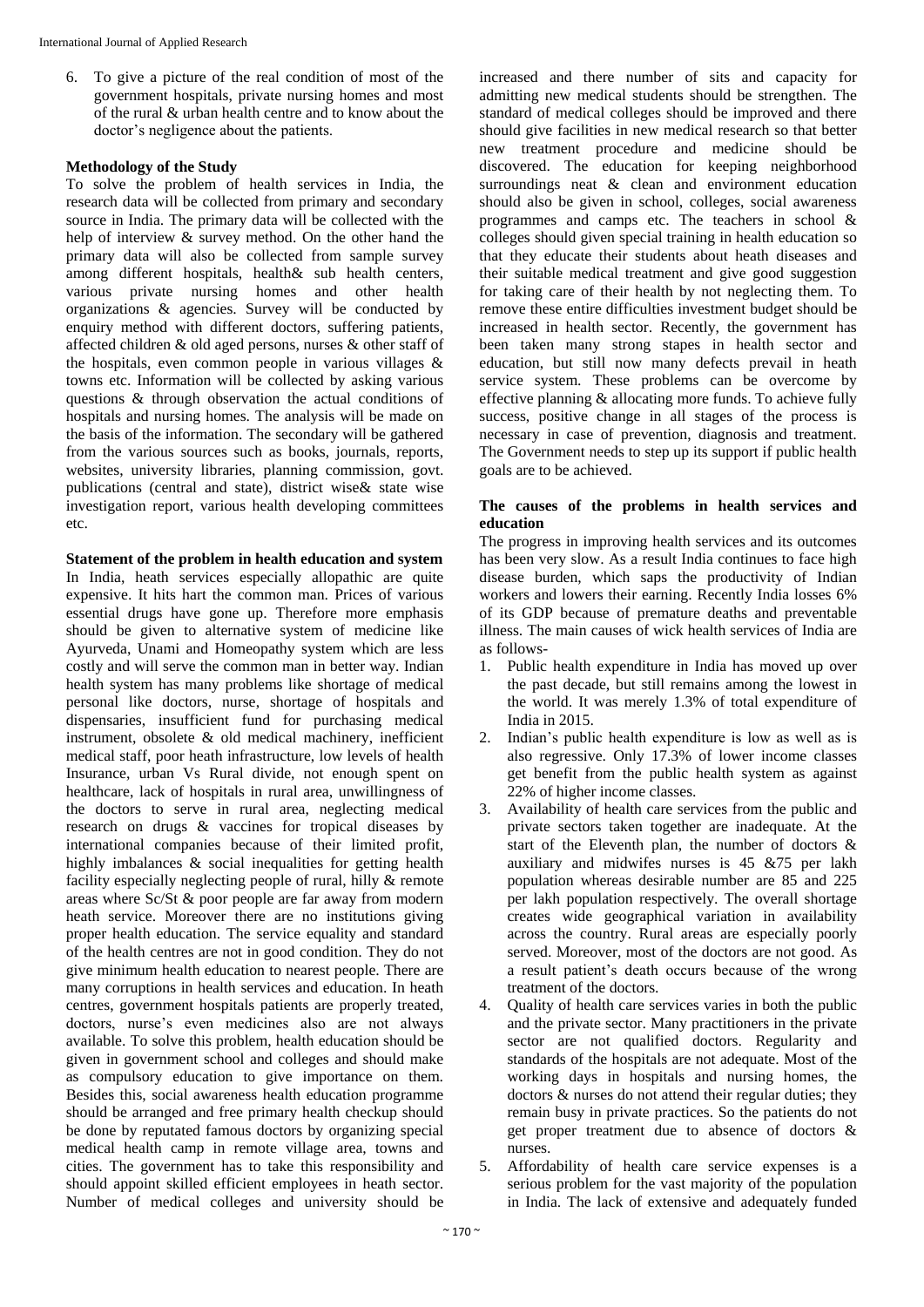public health services pushes large numbers of population to incur heavy out-of –pocket expenditures on services purchased from the private sector. The average medical expenditure per hospitalized case is about four times in private hospitals.

- 6. Health care cost are increasing because with increasing life expectancy, a large portion of our population in India will become vulnerable to non Communicable Diseases (NCDs), which typically require expensive medical treatment.
- 7. The total expenditure on healthcare in India taking both public, private and household out of pocket expenditure was about 4.1% of GDP in 2008-09. The public expenditure on health was only about 27% of the total expenditure in 2008-09 which is very low by any standard. Moreover, people mostly depend on private health care system because the country's public health facilities are very limited, and quite often very badly run.
- 8. There are major differences regarding various health indicators in different states. Mortality rate is very high in relatively backward states like Utter Pradesh, Bihar, Orissa, and Rajasthan. In many states child sex ratio (0- 6 years) has witnessed a decline in the 2001-11 decade.
- 9. Health workers are paid very low wages with the result that they do not have enough energy to work efficiently. For example ASHA workers are paid Rs 350 per institutional delivery. They do the work of a primary health worker without a regular salary.
- 10. In most of the hospitals & nursing home doctors are not available in any time. Even most of the accident & serious cases they does not take the responsibility of the patients. The Patient's family has to suffer a lot of problems to do the medical treatment. Many patients do not purchase the medicine because of high cost which is also unavailable in hospitals. Nurses do not take care of the patients in all time & neglect them. The condition of government hospitals is very poor. Number of beds is very limited& the patients do not admit due to shortage of the bed. So poor patients are forced to stay on the floor of the hospitals. More over in remote village  $\&$ hilly area, there are not any good hospitals & health centre. So patients have to go abroad for better medical treatment which requires more money. Many cases patient's death has been occurred due to carelessness & negligence of the doctors & hospitals.

# **Recommendations for solving the problem**

# **Health problem is very serious problem in recent India. To wipe out the problem various measures should be undertaken which are as follows**

- 1. Number of beds in hospitals & health centre should be increased so that patient carrying capacity of the hospitals rises.
- 2. The government should adopt strict policy in attendance of government doctors & nurses in their regular duty. The government should also enquire about the doctor's private practices & should charge a special income tax on their private practices. The govt. should also fix the limit of the doctor's fees for patients.
- 3. High cost medicine & good quality of food should be provided in hospitals. The sanitary condition of the hospitals, nursing home & other health centre should be

improved. Special staffs should be appointed for these purposes who maintain clearness of hospitals daily.

- 4. The quality of treatment in hospitals & nursing home should be upgraded. The government should appointed good doctors & nurses in hospitals and health centers. The govt. should also increases the number of medical colleges, & nursing training college for making suitable doctors& nurses. The govt. also should establish All India Medical Science Centre (AIMS), Super Speaciality hospitals for good treatment. In rural area health centre plays a vital role for giving better medical treatment. All state even in each district block wise level active services should be done to remove death causing & infectious diseases. To know about the diseases & to awake the public awareness special health service awareness programmes should arranged in every village, block wise level & also the schools where special health check up should be done by the doctors at free of cost.
- 5. The government should increase budget expenditure on health services & take highly cost expensive health project to improve the health care services. In rural area the govt. should also increase number of nurses, ASHA & other health workers by giving them good salary so that they are encouraged to do their duty well. Special child care programmed should be arranged regularly where children are given vaccine against diseases & pregnancy mothers are also given check up & medicine at free of cost.
- 6. Special medical board should be set up for recognizing & curing of death causing diseases, operation cases and serious accident cases. Health cost should be lowered by the government in most of govt. hospitals for poor people and for BPL card holders. Continue research should be done in medical sector for discovering new type of medicine for the diseases which are not easily curable like cancer.
- 7. The government should try and should to take steps to reduce the infant mortality rate. For this special effort should be made. In case of women to reduce the mortality rate, the government should prevent premature marriage & pregnancy and in this connection should pass strict laws.
- 8. Lastly, the infrastructure of hospitals, nursing homes & health service centre should be developed.

# **Major health programmes**

- 1. National Health Mission (NHM): It was launched in 2013 to enable universal access to equitable, affordable and quality health care facilities. Provision of accessible, affordable, effective primary health care facilities especially to the poor, bridging the gap in rural health care services through creation of ASHA maintaining gender balance are features of this health care service programmers.
- 2. Janani Suraksha Yojana: It is a safe motherhood intervention under the NRHM being implemented with the objective of reducing maternal and neo-natal mortality by promoting institutional delivery amongst the poor pregnant women. It integrates cash assistance with delivery and post delivery care.
- 3. The National health policy, 2002 and the common minimum programme: It was launched by UPA government stressed the need for achieving an